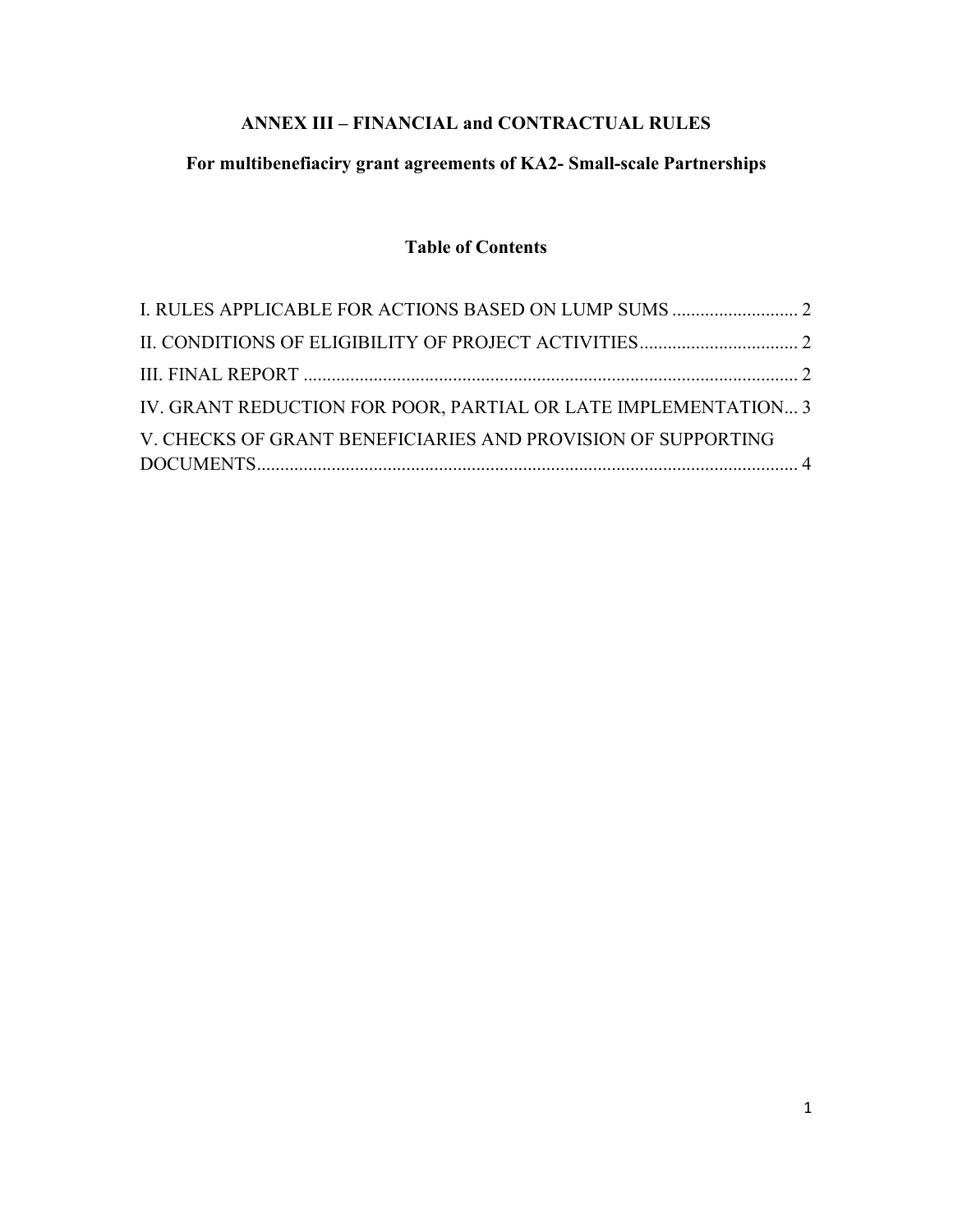### **I. RULES APPLICABLE FOR ACTIONS BASED ON LUMP SUMS**

<span id="page-1-0"></span>The grant takes the form of the lump sum specified in Annex II.

The fixed contribution covers all costs directly related to the implementation of the project activities.

The supporting documentation required at final report stage is listed in section V. a) of this Annex. Documentary proof of incurred expenses (e.g. invoices) is not required at final report stage. However, in accordance with section V of this Annex and article II.27 of the General Conditions, upon request by the National Agency, by the Commission or an audit body, beneficiaries must be able to provide evidence that the activities for which the grant was requested have actually been carried out.

## <span id="page-1-1"></span>**II. CONDITIONS OF ELIGIBILITY OF PROJECT ACTIVITIES**

- a) The beneficiaries must ensure that the activities of the project for which grant support was awarded are eligible in accordance with the rules set out in the Erasmus+ Programme Guide for each Key Action and each field.
- b) Activities undertaken that are not compliant with the rules set out in the Erasmus+ Programme Guide as complemented by the rules set out in this Annex must be declared ineligible by the NA and the grant amounts corresponding to the activities concerned must be reimbursed in full.

### <span id="page-1-2"></span>**III. FINAL REPORT**

The final report will be evaluated on the basis of quality criteria and scored on a total of maximum 100 points. If the final report scores below 60 points in total, the NA may reduce the final grant amount on the basis of poor, partial or late implementation of the Project even if all activities reported were eligible and actually took place. The final report and project results will be assessed by the NA, using a common set of quality criteria focusing on:

- The extent to which the project was implemented in line with the approved grant application
- The quality of activities undertaken and their consistency with the project objectives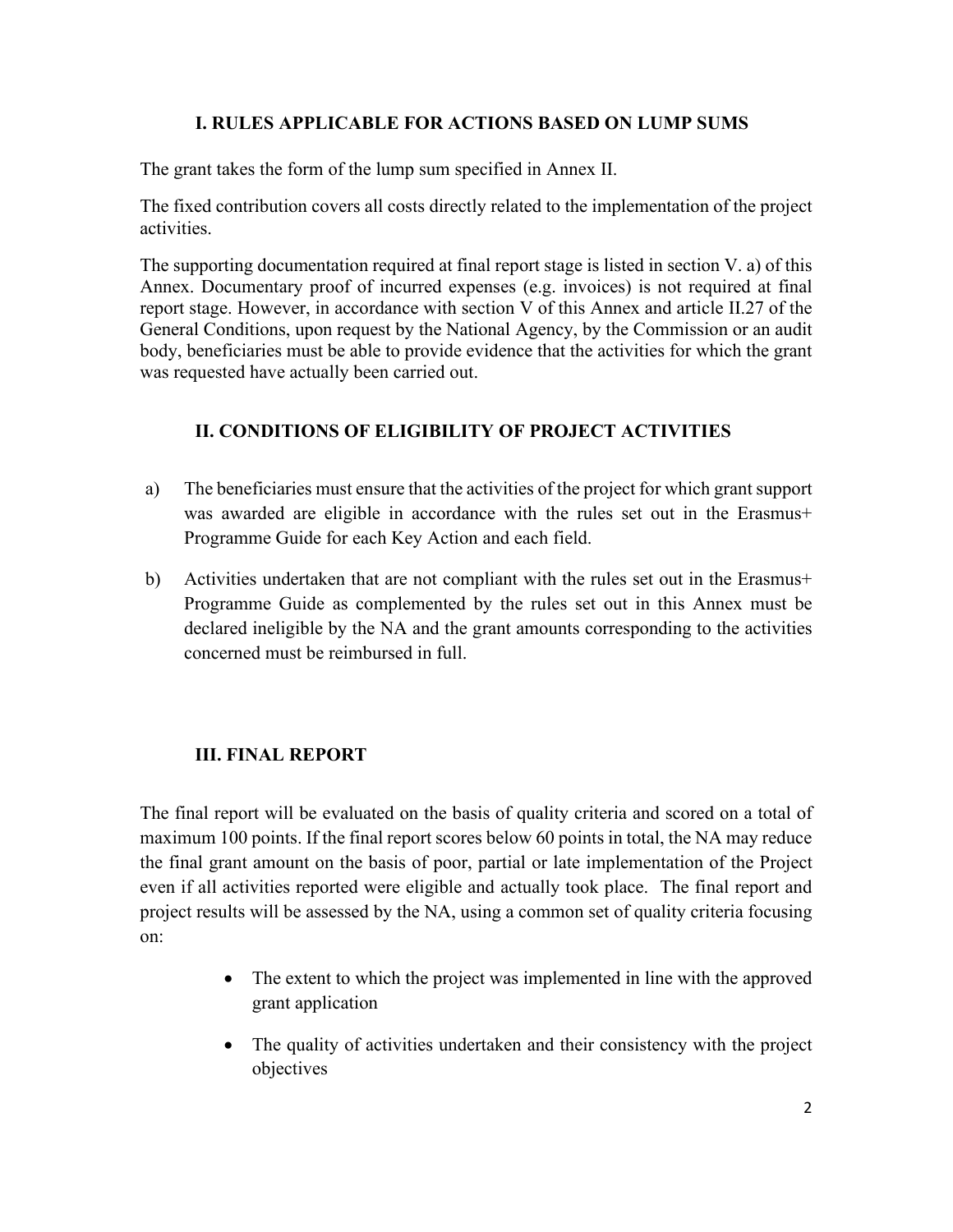- The quality of the products and results produced
- The learning outcomes and impact on participants
- The extent to which the project proved to be innovative/complementary to other initiatives
- The extent to which the project proved to add value at EU level
- The extent to which the project implemented effective quality measures as well as measures for evaluating the project's outcomes
- The impact on the participating organisations
- The quality and scope of the dissemination activities undertaken
- The potential wider impact of the project on individuals and organisations beyond the beneficiaries

# <span id="page-2-0"></span>**IV. GRANT REDUCTION FOR POOR, PARTIAL OR LATE IMPLEMENTATION**

Poor, partial or late implementation of the Project may be established by the NA on the basis of the final report submitted by the coordinator (including reports from individual participants taking part in the mobility activities) and on the basis of the project results.

In addition, the NA may also consider information received from any other relevant source, proving that the Project is not implemented in accordance with the contractual provisions. Other sources of information may include monitoring visits, accreditation interim reports, desk checks or on the spot checks undertaken by the NA.

If the final report scores below 60 points in total, the NA may reduce the final grant amount on the basis of poor, partial or late implementation of the action even if all activities reported were eligible and actually took place. In that case, a grant reduction may correspond to:

- 10% if the final report scores at least 50 points and below 60 points;
- 25% if the final report scores at least 40 points and below 50 points;
- 50% if the final report scores at least 25 points and below 40 points;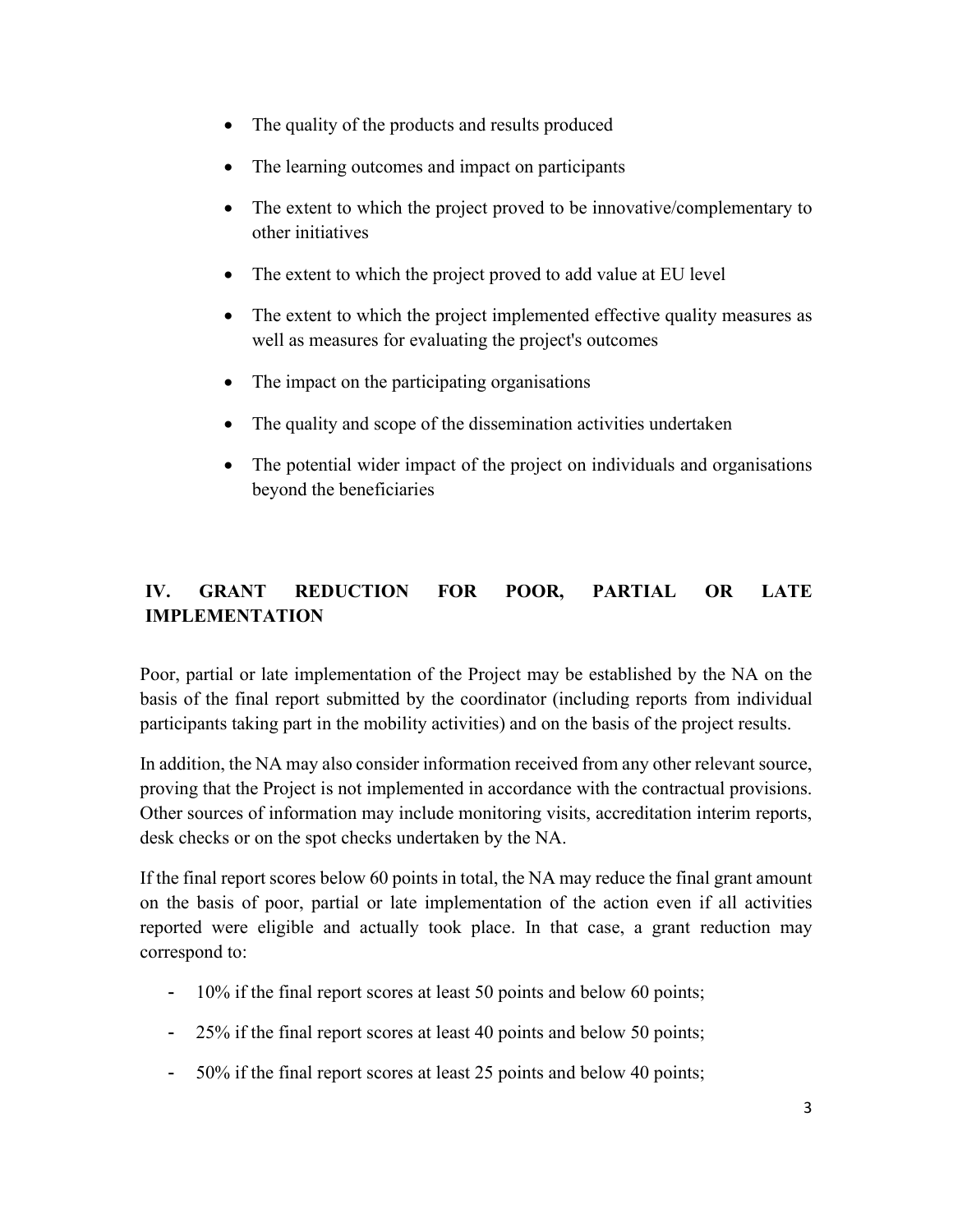- 75% if the final report scores below 25 points.

In case a planned project activity is not carried out and it is not replaced by another equivalent activity, the NA shall reduce the grant by the amount allocated to that activity as indicated in Annex II of the grant agreement.

# <span id="page-3-0"></span>**V. CHECKS OF GRANT BENEFICIARIES AND PROVISION OF SUPPORTING DOCUMENTS**

In accordance with Article II.27 of Annex I of the Agreement, the beneficiaries may be subject to checks and audits in relation to the Agreement. Checks and audits aim at verifying whether the beneficiaries managed the grant in respect of the rules set out in the Agreement, in order to establish the final grant amount to which the beneficiaries are entitled.

A final report check must be performed for all projects. In addition, the project may be subject to a further desk check or on-the-spot check if the project Agreement is included in the NA sample required by the European Commission or if the NA selected the Agreement for a targeted check based on its risk assessment.

For final report check and desk check, the coordinator must supply to the NA copies of supporting documents specified in the section I (including supporting documents from the other beneficiaries) to the NA, unless the NA makes a request for originals to be delivered. The NA must return original supporting documents to the beneficiary upon its analysis thereof. If the beneficiary is legally not authorised to send original documents for final report or desk checks, a physical or electronic copy of the supporting documents may be sent instead.

For any type of check the beneficiaries may be requested by the NA to provide additional supporting documents or evidence that are typically required for another type of check, as specified in article II.27 of the General Conditions.

The different checks must include the following:

### a) **Final report check**

The final report check is undertaken at final report stage at the NA premises in order to establish the final grant amount to which the beneficiaries are entitled.

The beneficiary's final report must include the following information: